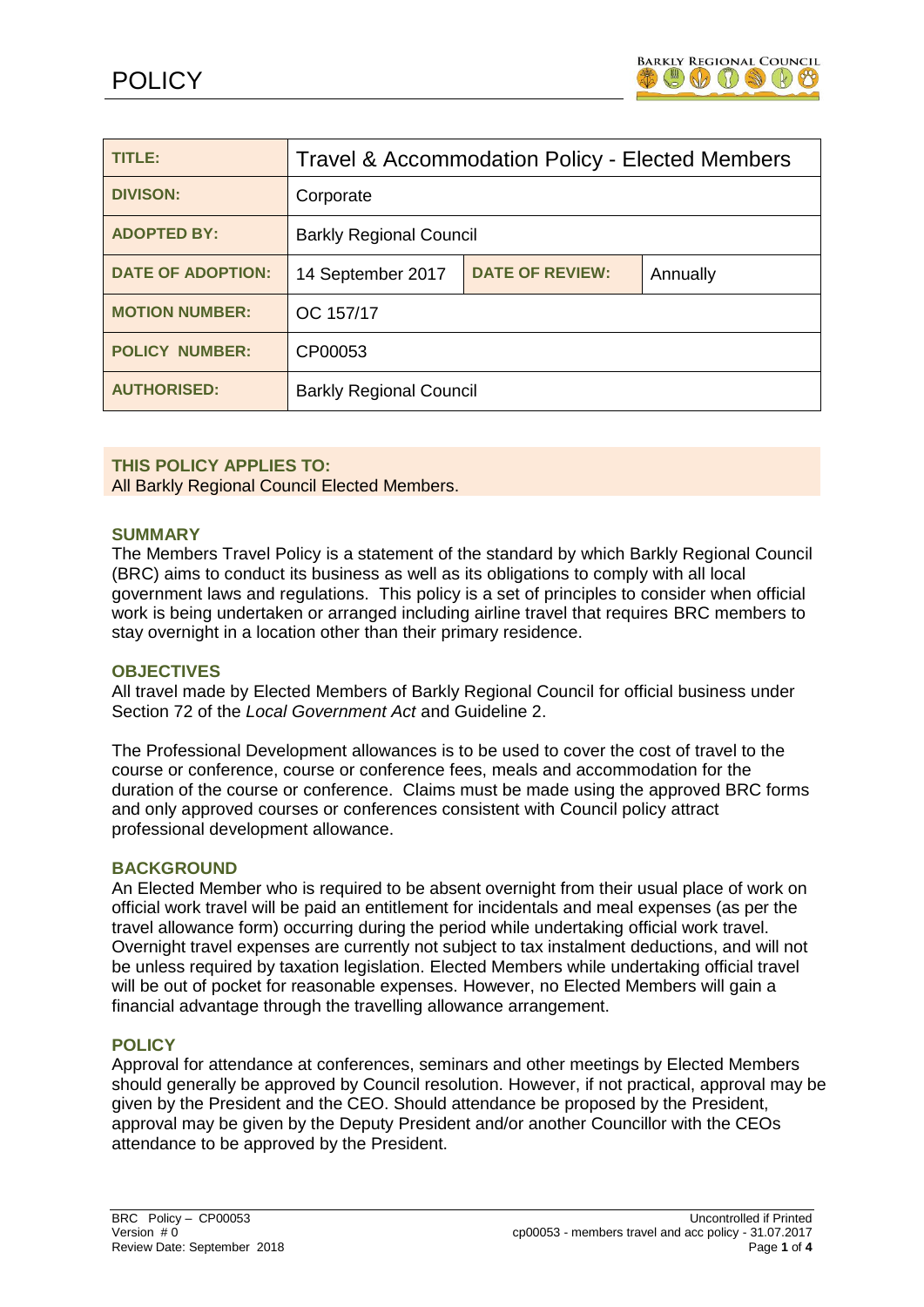Council may, by resolution, agree to pay expenses for a spouse/partner or accompanying person where a function is of a formal or ceremonial nature and it is considered that they be reasonably expected to attend. Alternatively, approval may be given by the President and CEO. Should attendance be proposed by the President's or CEO's partner, approval may be given by the Deputy President and/or another Councillor.

Where Council is represented by a person requiring assistance for the reason of disability, the accompanying person shall be given the same privileges as the representative regarding travel, accommodation and reasonable expenses incurred.

Council shall pay all conference registration fees, including the costs related to official lunches and dinners and associated tours where they are relevant to the business and interest of Council. Prepayment of registration fees, flights and accommodation must be arranged through the Executive Assistant who will ensure that arrangements are made as soon as possible and the best discounts are obtained.

# **ALLOWANCES**

# **Travel Allowance**

Travel Allowance is provided to Elected Members conducting official business that requires overnight absence from normal place of work in a location where commercial accommodation is available. Travel Allowance comprises meals and incidental expenses based on rates determined by the Australian Taxation Office. Where the allowance determined by the Australian Taxation Office is not considered appropriate in respect of a particular travel situation, the CEO may substitute a greater or lesser amount to be paid depending on the particular travel situation.

| <b>Allowance</b> | Rate                                                       |
|------------------|------------------------------------------------------------|
| Accommodation    | Corporate or Flat rate arranged by the Executive Assistant |
| <b>Breakfast</b> | \$24.25 per day – travel occurs before 8am                 |
| Lunch            | \$27.65 per day $-$ travel occurs between $12 - 2$ pm      |
| <b>Dinner</b>    | \$47.70 per day – travel occurs after 6pm                  |
| Incidentals      | $$19.35$ per day                                           |

*Table above based on the ATO's – Tax Determination TD2017-2019 & TR 2004/6*

| <b>Motor Vehicle Expenses</b>                 | Rate                                          |  |  |
|-----------------------------------------------|-----------------------------------------------|--|--|
| Kilometre rate                                | \$0.66 per kilometre (use of private vehicle) |  |  |
| Table above from ATO – Motor Vehicle Expenses |                                               |  |  |

### **Payment**

Payments for allowance will be paid to Elected Members into their bank account of their choice as per BRC's Payment Schedule. Where an Elected Member does not attend the required course or meeting for which travel allowance and accommodation has been provided without appropriate justification to the CEO or relevant Director, the Elected Member will reimburse the payment from their next available allowance by completing an Authority to Deduct form. Travel payments may be made in advance at the CEO's discretion.

# **Adjustments to Payments**

Should the Elected Member return earlier from a trip, a repayment will be required if a Travel Allowance was provided in advance. The Finance Department will advise the Elected Member via email of the amount overpaid. Conversely additional amounts acquired, as the result of a later return then planned will be paid upon advice of the revised return details.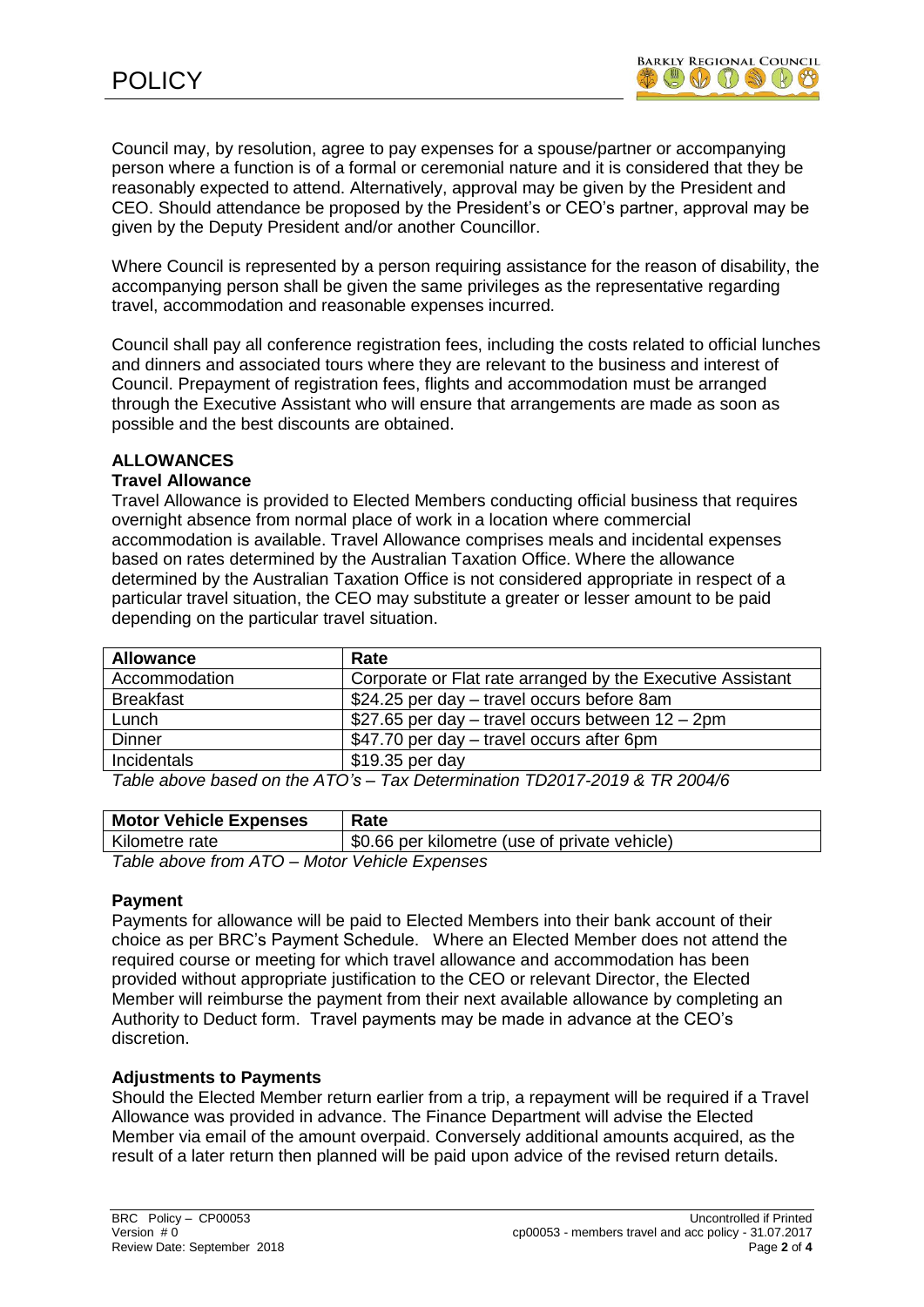# **TRAVEL**

Travel relates to all modes of travel. It includes flights, taxis, public transport, hire car and council vehicle. The mode of travel used for official travel should be approved prior travel and arranged with the Fleet Officer.

## **Air Charter/ Air Travel**

All chartered planes must be approved by either the President, CEO or the CEO's delegate prior to departing. All chartered planes must be budgeted for in each financial year. Flight booking for all chartered flights will be arranged by the Executive Assistant.

### **Vehicle Travel**

BRC will make every effort to provide an official vehicle for the duty. A rental vehicle will be provided in the absence of availability of council vehicles. Where an Elected Member has to use their personal vehicle, a mileage allowance per km as approved in Travel Allowance Claim Form be provided. Fuel cards will be provided for the use of a Council vehicle. Where Fuel card has not been provided, purchase orders are to be raised and approved by authorised personnel prior to filling the fuel tank. In the event where employee has no choice but to make out of pocket payment for fuel, receipts are to be kept for reimbursement. Reimbursements should be claimed by submitting an approved Travel Allowance Claim Form.

### **Taxis**

It will be the responsibility of the person travelling to organise their own taxi request. Receipts are to be kept for reimbursement. Reimbursement should be claimed by submitting an approved Expense Reimbursement Claim Form.

### **Private Vehicle Allowance**

Where the President, CEO or the CEO's delegate has authorised the use of private vehicle, a mileage allowance per km as approved by in the Travel Allowance Claim Form will be paid. (See Motor Vehicle Expenses table on page 2).

### **ACCOMMODATION**

Accommodation for Elected members for attending official BRC business will be booked and paid for by BRC.

Purchase Orders must be raised prior to accommodation booking unless a reimbursement or BRC Corporate credit card has been used. Additional expenses incurred in accommodation such as telephone calls, room service or mini-bar supplies will be the Elected Member's own responsibility. Funds will not be paid in lieu of accommodation. All accommodation reimbursements must use BRC Reimbursement Claim Form.

### **RISK MANAGEMENT**

This assessment considers the risks that would arise should an inadequate Elected Members Travel and Accommodation policy exist. Where risks exist, the recommended actions should be followed, mitigation strategy developed, and included in the BRC risk register.